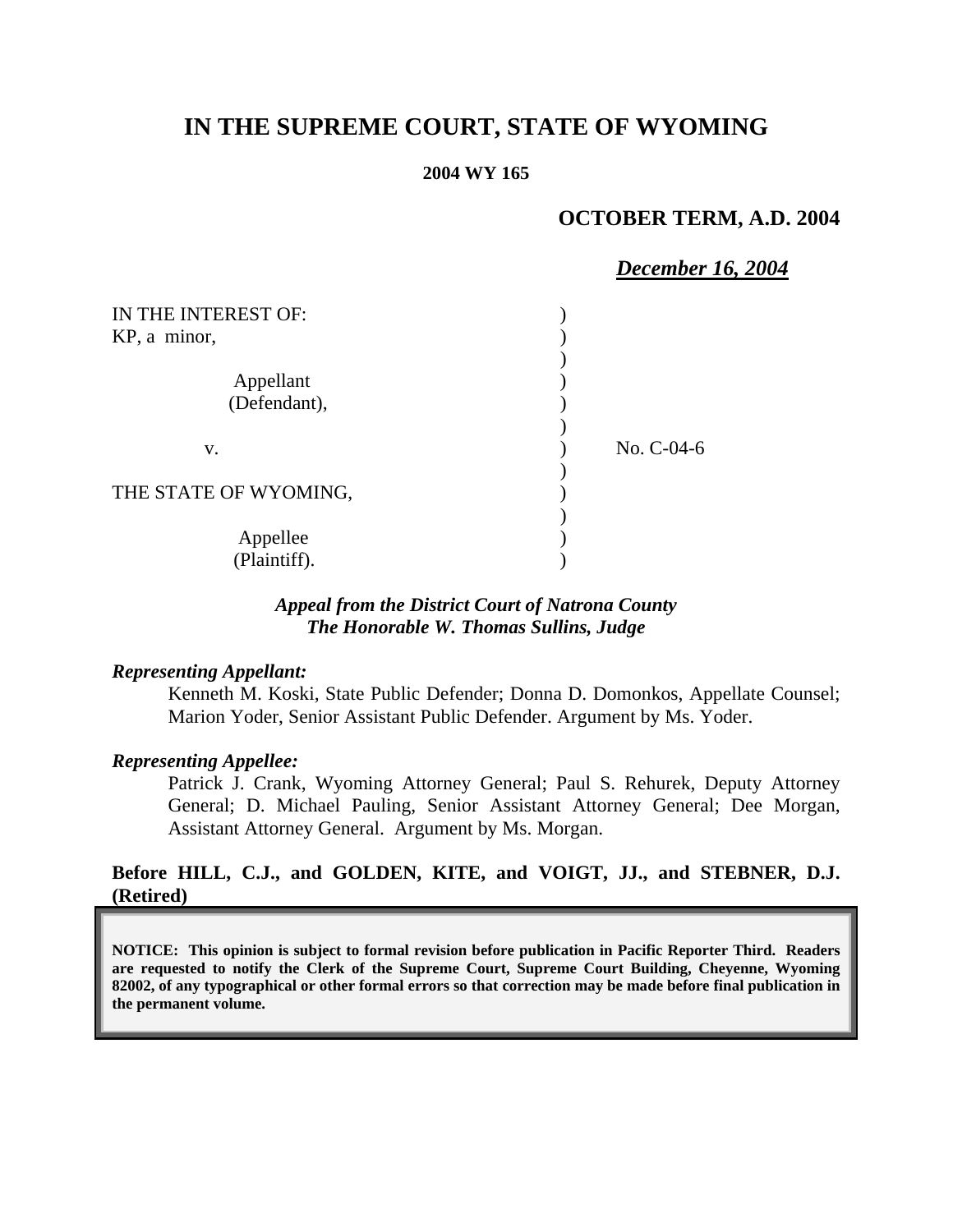## **GOLDEN**, Justice.

[¶1] KP appeals from an order adjudicating him delinquent and the corresponding order of disposition. Finding that KP's adjudication was based upon one allegation that was determined pursuant to an inaccurate application of a statute, we remand the case for the entry of a new order of adjudication. Because the current order of adjudication must be vacated, the current order of disposition also is vacated. We remand for further proceedings consistent with this opinion.

## **ISSUES**

[¶2] KP presents four issues for review by this Court:

I. Was there sufficient competent evidence adduced to prove appellant's delinquency beyond a reasonable doubt?

II. Was the value of the destroyed property assessed correctly to determine restitution?

III. Was there sufficient evidence to prove the destroyed property's value, a statutory prerequisite of the offense alleged?

IV. Were the procedural requirements of the Juvenile Justice Act met in the court's adjudication and disposition of appellant's case?

The State rephrases the issues:

I. Was plain error injected into the proceedings when appellant's confederates admitted they were previously adjudicated delinquent for acts stemming from the same circumstances as those leading to the delinquency action against appellant?

II. Was there sufficient evidence to support the juvenile court's findings concerning the amount of property damage for the purposes of both its delinquency adjudication and its award of restitution?

III. Did the juvenile court abuse its discretion when it calculated the amount of restitution owed by appellant?

IV. Did the proceedings against appellant comply with the Juvenile Justice Act?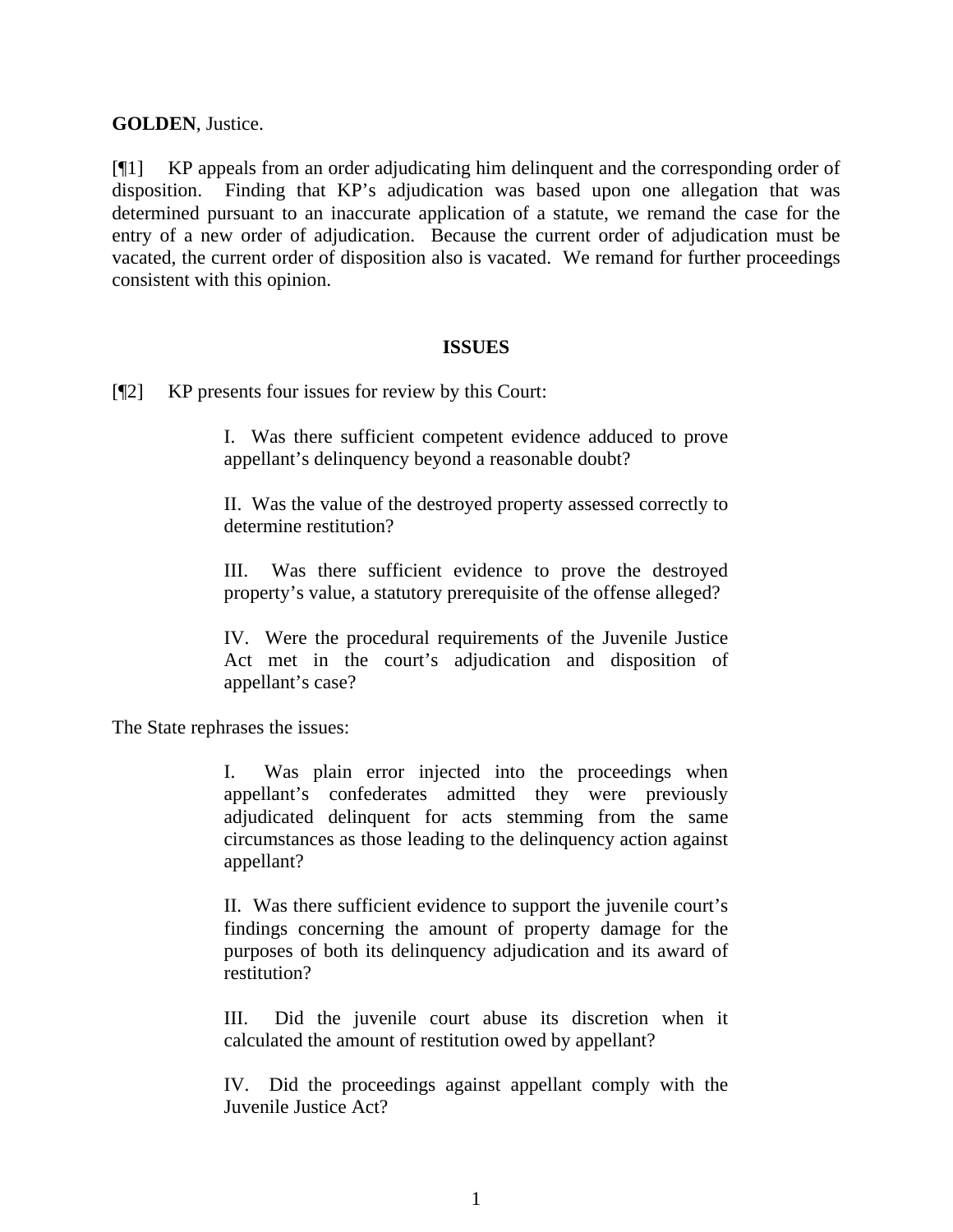#### **FACTS**

[¶3] While there are many inconsistencies in detail, when viewed in the light most favorable to the State, testimony at the adjudicatory hearing generally revealed that, on the night of February 18, 2003, juveniles BE, DC, and KP were cruising around Casper in a Trans Am owned by DC's father. Eventually, the juveniles headed up Casper Mountain to smoke marihuana. After pulling over and smoking the marihuana, the juveniles continued up Casper Mountain. The juveniles saw a white Dodge Shadow abandoned on the side of the road and proceeded to break the windows and exterior lights of the vehicle. They then entered the vehicle and possibly took some items from the interior of the Dodge.

[¶4] Law enforcement investigated the vandalism and interviewed BE and DC. Law enforcement did not interview KP. Both BE and DC gave varying accounts of what happened the evening of the  $18<sup>th</sup>$  in their initial interviews with law enforcement but eventually gave approximately the above story, both implicating KP from the beginning. A petition alleging KP delinquent was filed in juvenile court. The petition alleged two specific acts of delinquency: first, the petition alleged that KP violated Wyo. Stat. Ann.  $\S$  6-3-201(a) and  $(b)(iii)^1$  $(b)(iii)^1$  by causing damage of more than \$500 to the Dodge Shadow (hereinafter referred to as "felony property destruction" for the sake of simplicity); and second, the petition alleged that KP violated Wyo. Stat. Ann. § 6-3-301(a) and  $(b)^2$  $(b)^2$  by entering the Dodge Shadow with the intent to commit larceny or a felony therein.

[¶5] At the adjudicatory hearing, each of the juveniles testified. DC specifically testified that, as the juveniles were driving on Casper Mountain, they passed a 1990 Dodge Shadow abandoned on the side of the road. DC testified that the exterior of the vehicle looked to be "in pretty decent shape," with the possible exception of a crack in the front windshield. DC

(iii) A felony punishable by imprisonment for not more than ten (10) years, a fine of not more than ten thousand dollars (\$10,000.00), or both, if the cost of restoring injured property or the value of the property if destroyed is five hundred dollars (\$500.00) or more.

## <span id="page-2-1"></span>2 § 6-3-301. **Burglary; aggravated burglary; penalties.**

(a) A person is guilty of burglary if, without authority, he enters or remains in a building, occupied structure or vehicle, or separately secured or occupied portion thereof, with intent to commit larceny or a felony therein.

(b) Except as provided in subsection (c) of this section, burglary is a felony punishable by imprisonment for not more than ten (10) years, a fine of not more than ten thousand dollars (\$10,000.00), or both.

<span id="page-2-0"></span> $\frac{1}{1}$ § 6-3-201. **Property destruction and defacement; grading; penalties; aggregated costs or values.**

<sup>(</sup>a) A person is guilty of property destruction and defacement if he knowingly defaces, injures or destroys property of another without the owner's consent.

<sup>(</sup>b) Property destruction and defacement is:

<sup>(</sup>i) A misdemeanor punishable by imprisonment for not more than six (6) months, a fine of not more than seven hundred fifty dollars (\$750.00), or both, if the cost of restoring injured property or the value of the property if destroyed is less than five hundred dollars (\$500.00); \* \* \* \*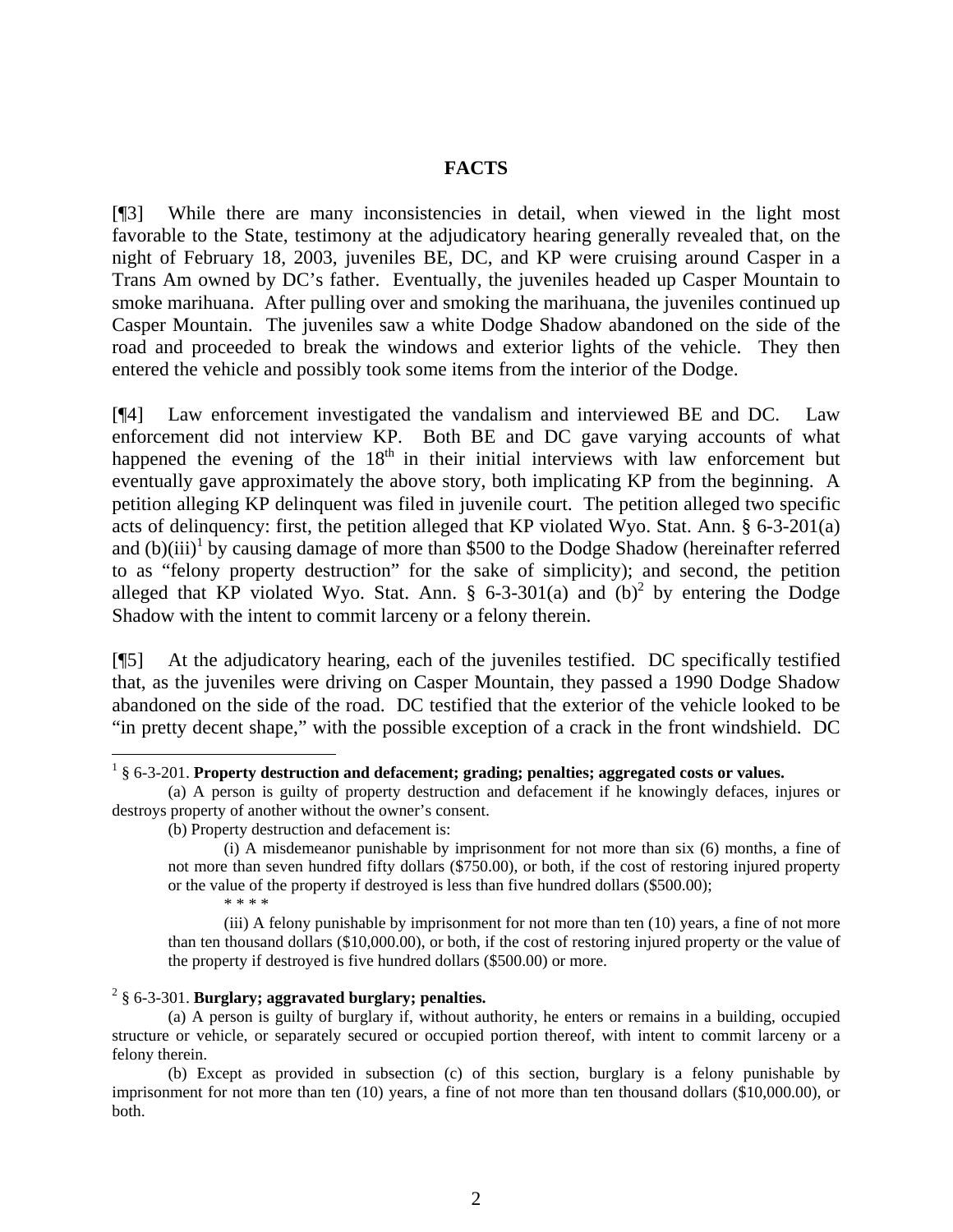was driving and testified that he stopped the Trans Am when he saw the Dodge Shadow because he wanted to check to see if there was anything interesting in the Dodge. The Dodge was locked, and DC could not see inside, so he retrieved three tire irons or crowbars from the trunk of the Trans Am and handed one each to BE and KP, while keeping one for himself. The three juveniles proceeded to smash out the windows and exterior lights of the Dodge. DC then reached inside, unlocked the Dodge and entered the Dodge to see if there was anything interesting inside. DC testified that neither of the other juveniles entered the Dodge. After finishing with the Dodge, the juveniles returned to the Trans Am to leave but the Trans Am promptly got stuck in the snow. Attempts by the juveniles to free the Trans Am eventually proved futile, and DC and KP hiked down the mountain, eventually getting a ride from a passerby, and went to their respective houses. DC testified that BE stayed with the Trans Am because BE wanted to continue to try to free the Trans Am.

[¶6] BE testified that the Trans Am became stuck in the snow near the Dodge Shadow. After attempts to free the Trans Am failed, the juveniles turned their attention to the Dodge Shadow. BE testified that DC retrieved three tire irons or crowbars from the trunk of the Trans Am, and the three juveniles proceeded to break the windows and exterior lights of the Dodge. BE testified that he saw KP get into the Dodge after it had been unlocked but he did not see KP take anything from inside the Dodge. The juveniles, finished with the Dodge, tried again to free the Trans Am, without success. DC and KP walked down the mountain. BE testified he stayed behind to continue to try to free the Trans Am.

[¶7] KP testified that he was not with BE and DC when they went up Casper Mountain and was not involved in any way in vandalizing the Dodge. KP's mother testified that she was certain that KP was home in bed on the night in question. She testified that KP went to bed a little after ten o'clock p.m. and that she would have heard him if he had left the house at any point during the night.

[¶8] At the adjudicatory hearing the owner of the Dodge Shadow testified. The owner stated that he bought the car within a month before its vandalism for approximately \$300 and that he still owned the Dodge. He also stated that he was able to drive the Dodge off the mountain to his house. The owner did not testify about the condition of the automobile before its vandalism. The owner never testified that the vehicle had been repaired so no actual costs of repair were ever introduced into evidence. The owner stated that, after the vandalism, he called one auto glass repair shop and told a person over the phone that he needed to replace all the glass on the Dodge Shadow. The auto glass repair shop sent him an estimate for the cost of glass replacement in the total amount of \$1,684.87. The owner also contacted one repair shop seeking an estimate to replace the exterior lights and fix damage he alleged was done to the interior instrument console. He received an estimate to repair that damage in the total amount of \$723.68. Neither repair shop saw the Dodge before submitting its estimate. The written estimates, both dated August 20, 2003, were submitted into evidence through the owner. No representative of either repair shop supplying the estimates testified. No testimony was offered explaining the individualized labor and parts entries of the estimates. The defense did not challenge the introduction of the hearsay repair estimates nor is it challenged in this appeal.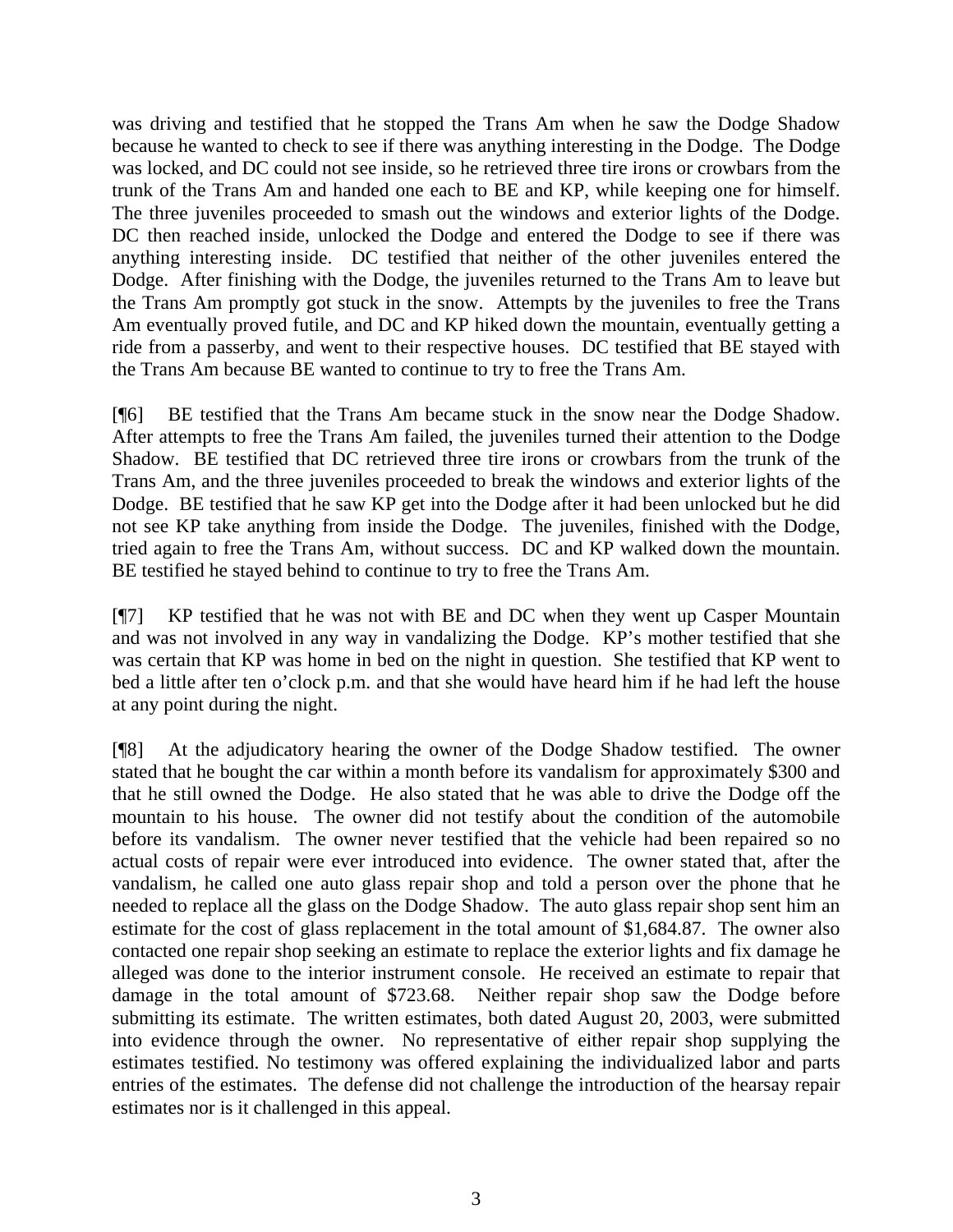[¶9] After the adjudicatory hearing, the juvenile court adjudicated KP delinquent, finding that the State carried its burden of proof as to the felony property destruction claim. The juvenile court found that the State did not prove the burglary claim but did prove the lesserincluded offense of criminal entry in violation of Wyo. Stat. Ann.  $\S$  6-[3](#page-4-0)-302.<sup>3</sup> The juvenile court appointed a Multidisciplinary Team (MDT) in its adjudicatory order. The MDT met once and recommended probation as the appropriate disposition for KP, noting that KP was maintaining stable employment and his employer was willing to supervise KP and allow KP to live with him.

[¶10] In its order of disposition, the juvenile court found the amount of damage to the Dodge to be \$2,408.56 (it is unclear where the extra penny came from) and ordered KP to pay one third of the damage costs as restitution. The juvenile court further placed KP at the Jeffery C. Wardell Academy in Cheyenne indefinitely and imposed indefinite supervised probation on KP under the supervision of the Department of Family Services. The order does not contain any written reasons why the juvenile court did not accept the recommendation of the MDT, although the juvenile court did orally pronounce limited reasoning why it was not accepting the MDT's proposed disposition. The order of disposition does not contain any reference to a statutory sanction level.

## **DISCUSSION**

## *Issues I & III. Sufficiency of evidence of delinquency*

[¶11] The basic argument presented by KP in his first issue is not a sufficiency of the evidence argument. KP argues it was error to allow the introduction of evidence that both BE and DC pled guilty to allegations stemming from the same incident as the one for which KP was being adjudicated. Rather than an insufficiency of evidence argument, this issue concerns only the admissibility of evidence.

[¶12] We review a trial court's determination regarding the introduction of evidence for abuse of discretion. The burden of establishing the trial court abused its discretion is on the defendant. *Willis v. State*, 2004 WY 79, ¶16, 46 P.3d 890, ¶16 (Wyo. 2002). The Wyoming Rules of Criminal Procedure and the Wyoming Rules of Evidence apply to the adjudicatory phase of juvenile delinquency cases to the extent the rules do not conflict with any provision of the Juvenile Justice Act.<sup>[4](#page-4-1)</sup>

<span id="page-4-0"></span><sup>&</sup>lt;sup>2</sup><br>3 § 6-3-302. **Criminal entry; penalties; affirmative defenses.**

<sup>(</sup>a) A person is guilty of criminal entry if, without authority, he knowingly enters a building, occupied structure, vehicle or cargo portion of a truck or trailer, or a separately secured or occupied portion of those enclosures.

<span id="page-4-1"></span> $4$  W.R.Cr.P. 1(a), "Scope and definitions," states:

<sup>(</sup>a) Scope. -- Except as provided in Rule 54, these rules govern the procedures to be followed in all criminal proceedings in all Wyoming courts. When not inconsistent with the Juvenile Court Act, these rules shall also apply in delinquency proceedings. In the event that a procedure is not established by these rules, the Wyoming Rules of Civil Procedure shall govern.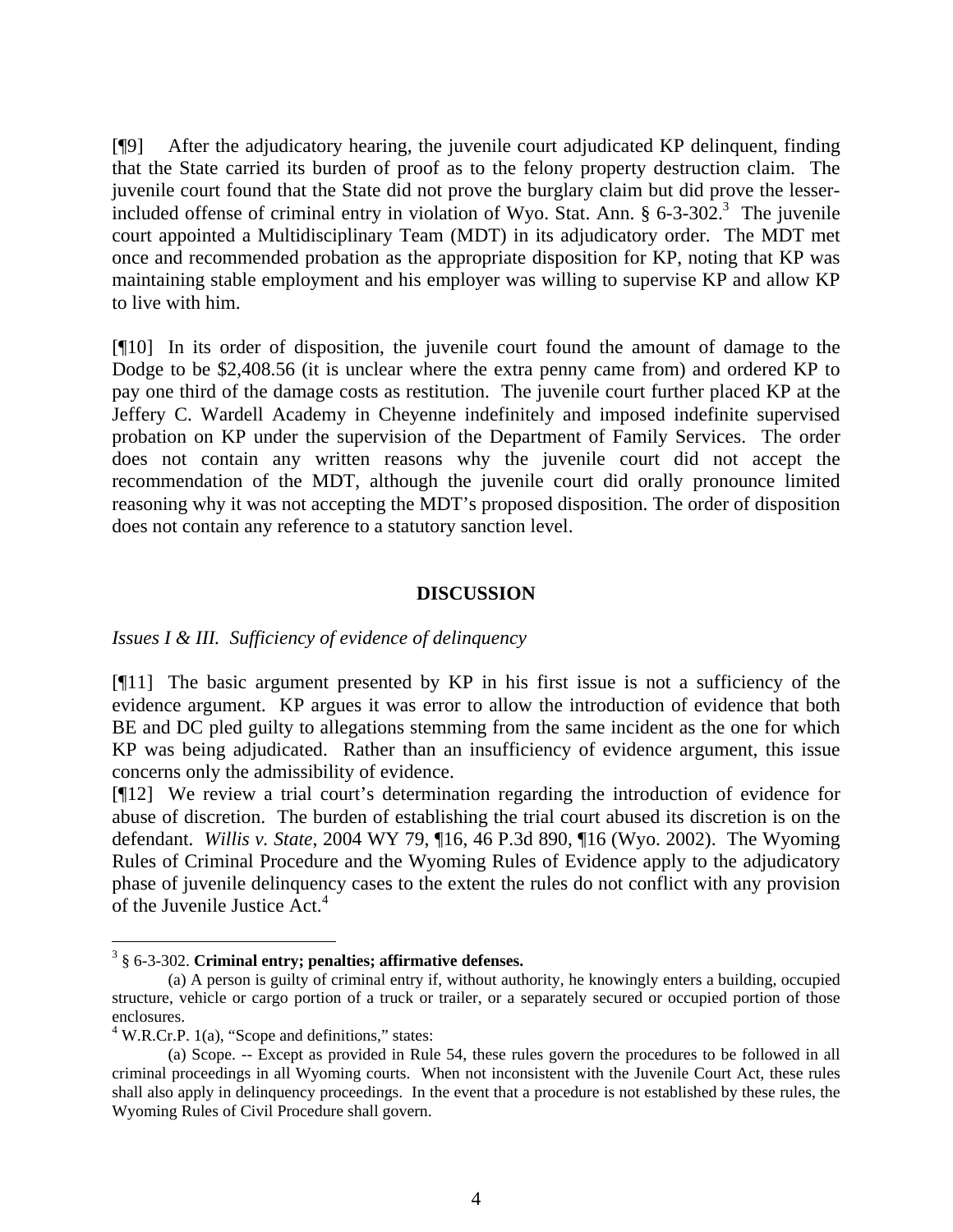[¶13] KP did not object to the introduction of testimony regarding the guilty pleas at his adjudicatory hearing so any objection is considered waived. Pursuant to W.R.A.P. 9.05, however, this Court may still determine if reversal is appropriate based upon a plain error analysis.<sup>[5](#page-5-0)</sup> Plain error exists if the record clearly reflects the alleged error; a clear and unequivocal rule of law was transgressed; the transgression resulted in a substantial right being denied the defendant; and the denial of the substantial right materially prejudiced the defendant. *Porth v. State*, 868 P.2d 236, 242 (Wyo. 1994). In other words, to reverse for plain error, we must find not only that there is error and that it is plain but also that it affected substantial rights and meets the discretionary test of seriously affecting the fairness, integrity, or public reputation of judicial proceedings. *Manes v. State*, 2004 WY 33, ¶8, 86 P.3d 1274, ¶8 (Wyo. 2004).

[¶14] KP finds his clear and unequivocal rule of law in *Mazurek v. State*, 10 P.3d 531 (Wyo. 2000), and *Kwallek v. State*, 596 P.2d 1372 (Wyo. 1979). The evidentiary rule from *Mazurek* and *Kwallek* upon which KP relies states that "when two persons are indicted for separate offenses growing out of the same circumstance, the fact that one has pleaded guilty is inadmissible against the other when offered by the State in its case-in-chief." *Grable v. State*, 601 P.2d 1001, 1003 (Wyo. 1979) (citing *Kwallek*, 596 P.2d at 1375). "The rationale is that evidence of a witness' guilt for an offense which arose out of a circumstance leading to the defendant's trial implies that the defendant is also guilty. Such an implication violates a defendant's right to have a trial on its own merits." *Wells v. State*, 846 P.2d 589, 595 (Wyo. 1992). *See Kwallek*, 596 P.2d at 1375 ("For a prosecutor to argue or elicit testimony disclosing that another has pleaded guilty is to argue from facts either not in evidence or facts which are inadmissible in evidence.").

[¶15] The record is clear that BE and DC testified that they pled guilty to allegations of delinquency stemming from the vandalism of the Dodge. We do not find, however, that the rule from *Kwallek* and its progeny was transgressed. Instead, we find that the *Kwallek* rule is inapplicable under the particular facts and circumstances of this case. KP's defense was that BE and DC vandalized the Dodge, but he was not with them at the time. In his opening statement, KP's defense counsel remarked that BE and DC "apparently are involved and have admitted responsibility" in the vandalism of the Dodge, but that KP was not with them. KP made the fact that BE and DC had pled guilty to vandalizing the Dodge a key component of his defense. The theory of defense was that BE and DC were lying about KP's involvement in the vandalism of the Dodge in part so that their respective shares of restitution would be decreased. In short, it was the defense that initially introduced and stressed BE and DC's guilty pleas in order to impeach their testimony against KP.

 $\overline{a}$ 

W.R.E. 1101(b)(3) states that the Wyoming Rules of Evidence do not apply to "juvenile proceedings other than adjudicatory hearings."

<span id="page-5-0"></span><sup>5</sup> Rule 9.05 Plain error.

Plain errors or defects affecting substantial rights may be noticed although they were not brought to the attention of the trial court.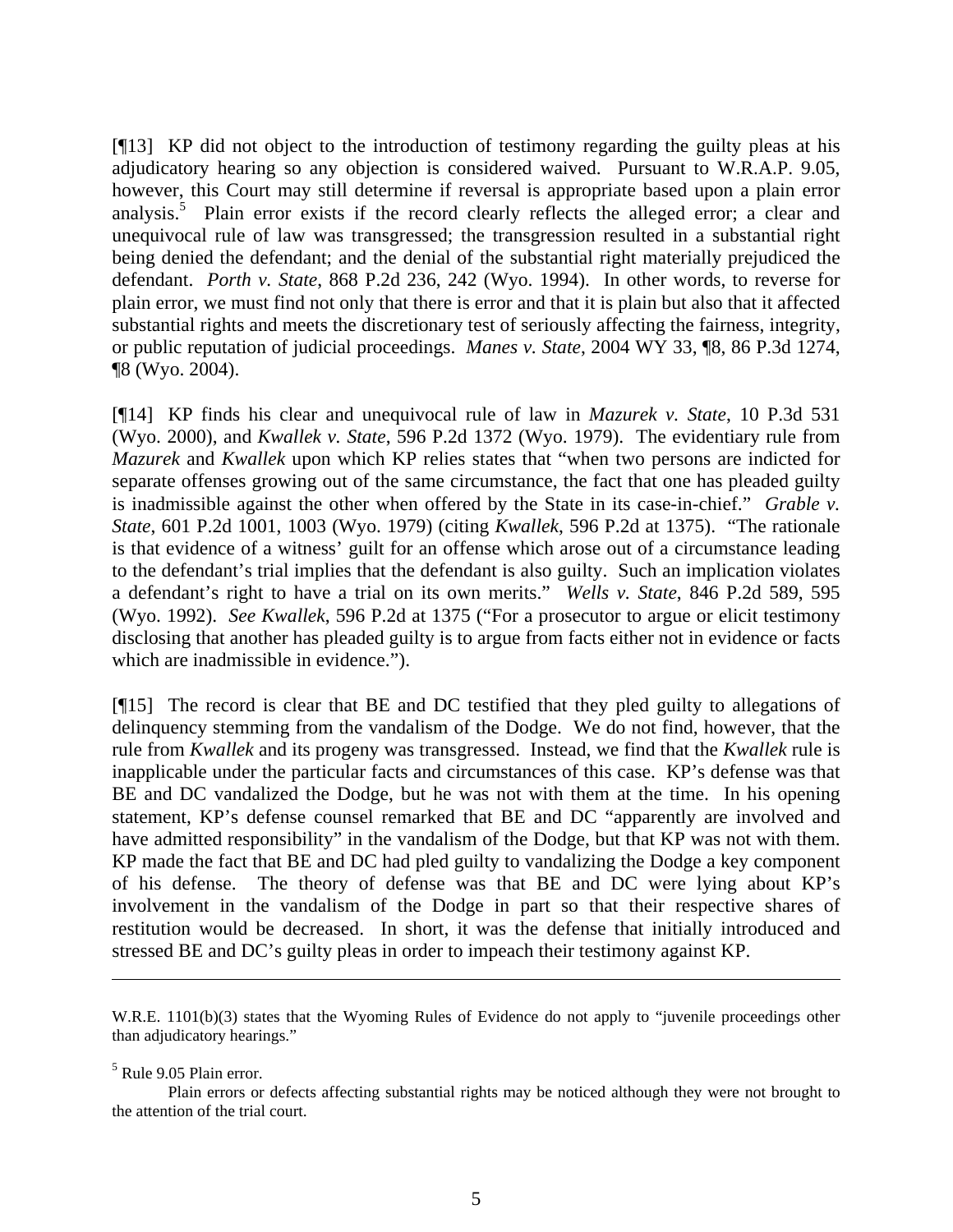[¶16] BE was the first of the juveniles to testify for the State. On direct examination by the State, BE only testified to events of February 18 and 19. It was the defense attorney, on cross-examination, who questioned BE about BE's obligation to pay restitution. The defense presented, through questioning on cross-examination of BE, the possibility that BE was falsely implicating KP in the vandalism because BE could thereby lower his share of restitution. The State merely followed up on this line of questioning in its redirect of BE. On redirect, the State elicited that BE had pled guilty to vandalism of the Dodge and was ordered to pay restitution. The State also elicited that BE had appeared before a court when he pled guilty to that charge and he told the court the same facts on that occasion as he was telling at KP's adjudicatory hearing. The State thus presented BE's guilty plea to put in context BE's obligation to pay restitution and to rehabilitate his credibility. *Porth*, 868 P.2d at 241 ("Where the defense has invited the guilty plea testimony by its own introduction, there will only be reversible error if the prosecutor's use was not for the permissible limited evidentiary purpose of impeaching trial testimony or to reflect on a witness's credibility.").

[¶17] The State did elicit testimony in its direct examination of DC that DC pled guilty to vandalizing the Dodge. However, the theory of defense was already apparent from opening statements and had been applied by the defense in its cross-examination of BE. On direct examination, the prosecutor elicited testimony from DC that he had lied on several occasions when asked by various people about the accounts of the evening of February 18. DC testified that he lied because he did not want to get in trouble. The prosecutor followed with a line of questioning presumably intended to bolster DC's credibility by eliciting the fact that DC did get in trouble when he finally told the "truth" – the story he was testifying to in court that day. Ultimately DC testified on direct examination by the State that he pled guilty to vandalizing the Dodge. The testimony, however, was not elicited as substantive evidence of KP's guilt by association but rather to bolster DC's credibility in anticipation of the impending attempt at impeachment by the defense. "[T]his court has recognized the principle that the State may properly introduce evidence of a witness' prior felony conviction on direct examination to lessen the sting of such an attack on cross-examination by the defense." *Adams v. State*, 2003 WY 152, ¶32, 79 P.3d 526, ¶32 (Wyo. 2003) (citing *Gentry v. State*, 806 P.2d 1269, 1272 (Wyo. 1991)).

[¶18] The *Kwallek* rule precludes the State from presenting evidence of guilty pleas of accomplices in its case-in-chief under circumstances that might tend to implicate the defendant's guilt by association. In the case sub judice, the prosecutor never introduced evidence of guilty pleas of BE and DC for any reason other than to counter KP's claim of bias and his attacks on the credibility of BE and DC. The prosecutor never mentioned BE and DC's guilty pleas in her opening or closing statements and never argued that their guilty pleas in any manner reflected upon KP's guilt or innocence. The *Kwallek* rule was not violated.

[¶19] Even if we were to find that a clear and unequivocal rule of law was transgressed, there is no prejudice to KP. KP used the guilty pleas and the resulting restitution requirements of BE and DC as the basis of his defense. Further, as a practical matter, as an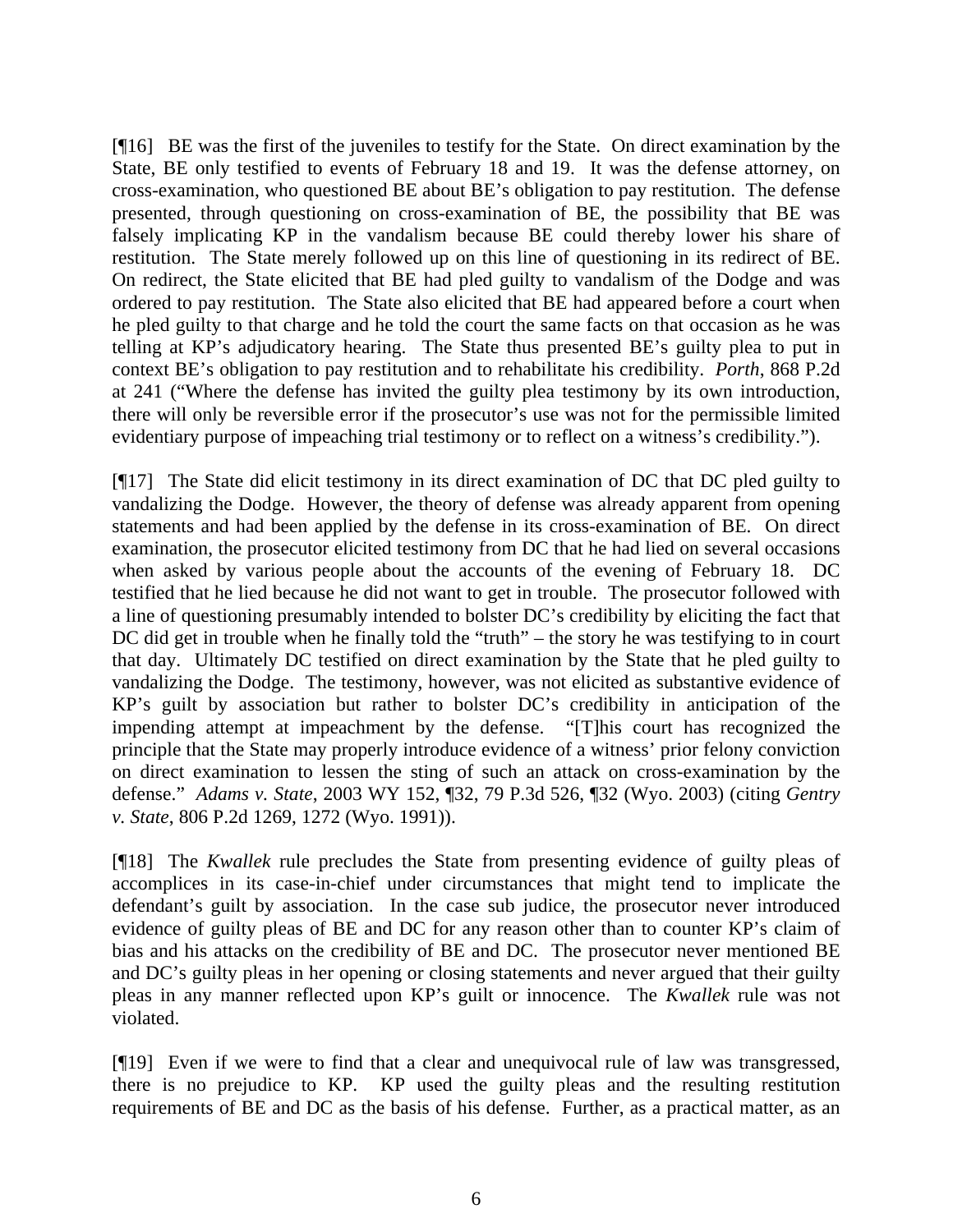integral part of their testimony both BE and DC testified that they vandalized the Dodge. In light of their full factual disclosure of their participation in the vandalism, the further disclosure that they had confessed to the criminal activity was not unduly prejudicial to KP. This is especially true since KP's defense was that BE and DC did vandalize the Dodge, but he was not with them when they did it. We are satisfied that any error did not have the clear capacity to produce an unjust result and that it had a minimal effect on the outcome of the hearing. *See generally Adams,* [6](#page-7-0) ¶29. [7](#page-7-1)

[¶20] KP's third issue also is not a sufficiency of the evidence argument. The argument presented by KP consists of only one sentence: "The State failed to prove beyond a reasonable doubt that the actual pecuniary value of a 1990 Dodge Shadow, purchased . . . for \$300, met the statutory minimum of \$500." The fundamental argument of the defense on this issue is that the \$300 value of the car was the value upon which the State should have relied when making its allegations against KP in its delinquency petition. The elements of felony property destruction are contained within  $\S 6-3-201(b)(iii)$ . The pertinent parts of the statute read:

(b) Property destruction and defacement is:

(i) A misdemeanor punishable by imprisonment for not more than six (6) months, a fine of not more than seven hundred fifty dollars (\$750.00), or both, if the cost of restoring injured property or the value of the property if destroyed is less than five hundred dollars (\$500.00).

\* \* \* \*

(iii) A felony punishable by imprisonment for not more than ten (10) years, a fine of not more than ten thousand dollars (\$10,000.00), or both, if the cost of restoring injured property or the value of the property if destroyed is five hundred dollars (\$500.00) or more.

Pursuant to the statute, the classification of the criminal offense depends upon the amount of damage; and the amount of damage potentially differs depending upon whether the property at issue was only "injured" or whether it was "destroyed."

[¶21] In this case, the amount of damage differs substantially depending upon whether the Dodge is determined to be injured or destroyed. The owner of the Dodge testified at the adjudicatory hearing that he had purchased the Dodge for \$300. The owner also introduced

<span id="page-7-0"></span> $\frac{1}{6}$ <sup>6</sup> Please note, *Adams* did find a transgression of the rule but no prejudice. We have relied upon the reason for the rule to find no transgression, even if the letter of the rule was violated. *Adams* offered no analysis and very few facts except the prosecutor made some objectionable remarks in closing.

<span id="page-7-1"></span> $^7$  At the end of KP's argument on Issue I, KP's brief also mentions "related reasons" requiring reversal, such as possible ineffectiveness of counsel and other alleged erroneous evidentiary rulings. None of these other issues are supported by appropriate cogent argument or pertinent authority. This Court does not condone the "shotgun" method of briefing and will not consider these arguments.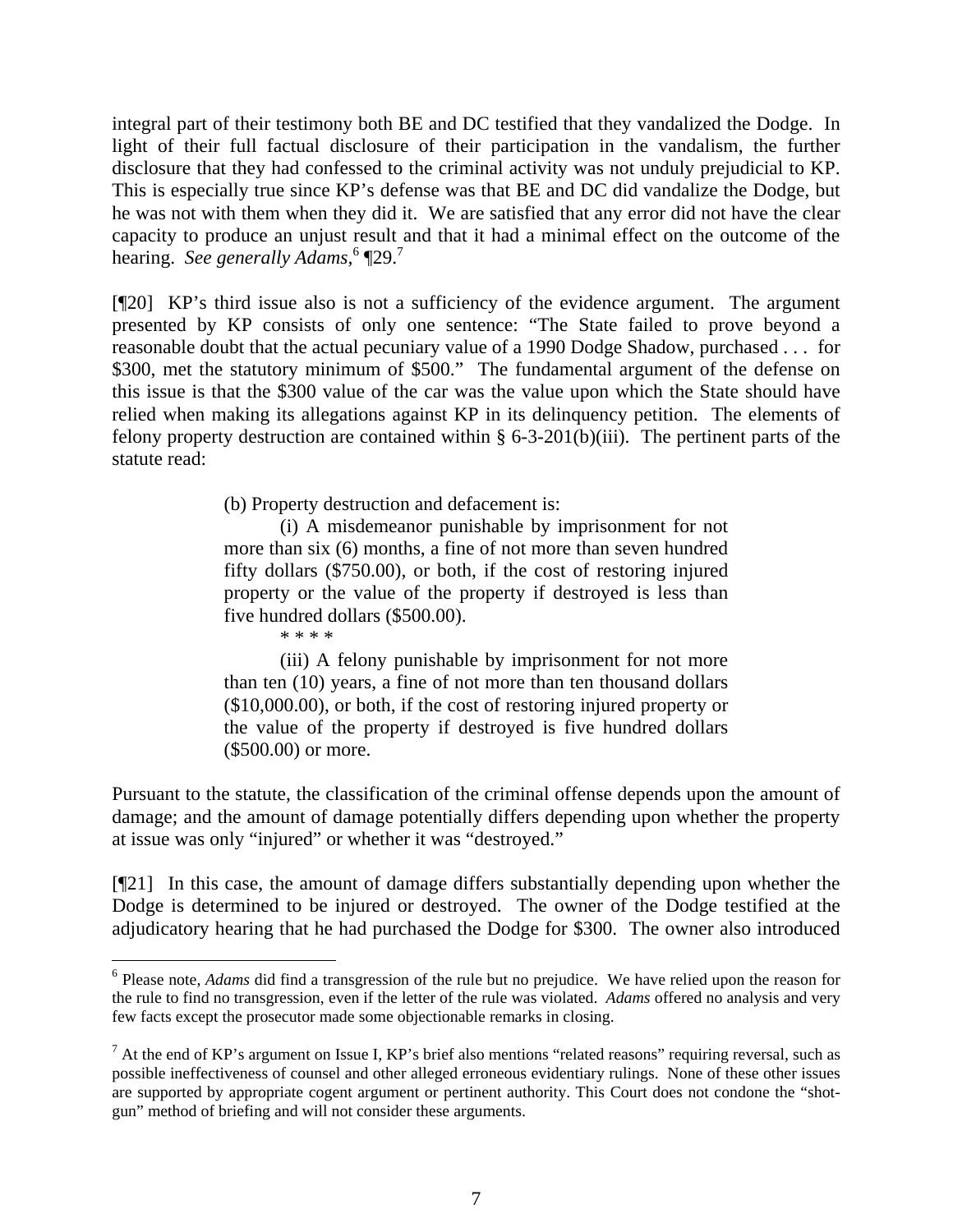estimates to repair the vehicle that exceeded \$2,400. KP questions which amount should be used in determining the classification of the offense. $8$  On appeal, KP contends that the Dodge was destroyed, and the amount of damage suffered by the owner of the Dodge is the price he paid when he purchased the vehicle. The State, of course, claims the Dodge was only injured, since it was still drivable, and thus the damage must be measured by the cost to repair<sup>[9](#page-8-1)</sup> the Dodge.

[¶22] Instead of a sufficiency of the evidence issue, this Court is actually presented with a question of statutory interpretation and application of the facts to the statute. This Court reviews questions of statutory interpretation de novo. The rules of statutory construction are well-established:

> In interpreting statutes, if the statutory language is clear and unambiguous, we must abide by the plain meaning of the statute. *Adobe Oil & Gas Corporation v. Getter Trucking, Inc*., Wyo., 676 P.2d 560 (1984). If a statute is ambiguous, however, we will resort to general principles of statutory construction in the effort to ascertain legislative intent. *State v. Sodergren*, Wyo., 686 P.2d 521 (1984). A statute which is uncertain and susceptible of more than one meaning is ambiguous. *McArtor v. State*, Wyo., 699 P.2d 288 (1985). In addition, we have said that "[s]tatutes should be given a reasonable, practical construction." *State Bd. of Equalization v. Cheyenne Newspapers, Inc*., Wyo., 611 P.2d 805, 809 (1980). Further, "all portions of an act must be read in pari materia, and every word, clause and sentence of it must be considered so that no part will be inoperative or superfluous," *Hamlin v. Transcon Lines*, Wyo., 701 P.2d 1139, 1142 (1985), and a statute should not be construed to render any portion of it meaningless, *Reliance Ins. Co. v. Chevron U.S.A. Inc*., Wyo., 713 P.2d 766 (1986), or in a manner producing absurd results, *State v. Sodergren*, supra. Also, ambiguity in a criminal statute should be resolved in favor of lenity. *Capwell v. State*, Wyo., 686 P.2d 1148 (1984).

*Story v. State*, 755 P.2d 228, 231 (Wyo. 1988). *See also Odhinn v. State*, 2003 WY 169, ¶¶13, 14, 82 P.3d 715, ¶¶13, 14 (Wyo. 2003); *McAdams v. State*, 907 P.2d 1302, 1304 (Wyo. 1995).

<span id="page-8-0"></span><sup>-&</sup>lt;br>8 <sup>8</sup> KP does not challenge the sufficiency of this evidence regarding damage amount.

<span id="page-8-1"></span><sup>&</sup>lt;sup>9</sup> We note in passing that no argument has been made as to whether the statutory phrase "cost of restoring injured property" is synonymous with repair and replacement. We are able to reach our decision without addressing any possible distinction. We also need not ponder the statutory definition of "value" because the only evidence submitted regarding the value of the Dodge was the testimony of the owner that he paid \$300 for the car.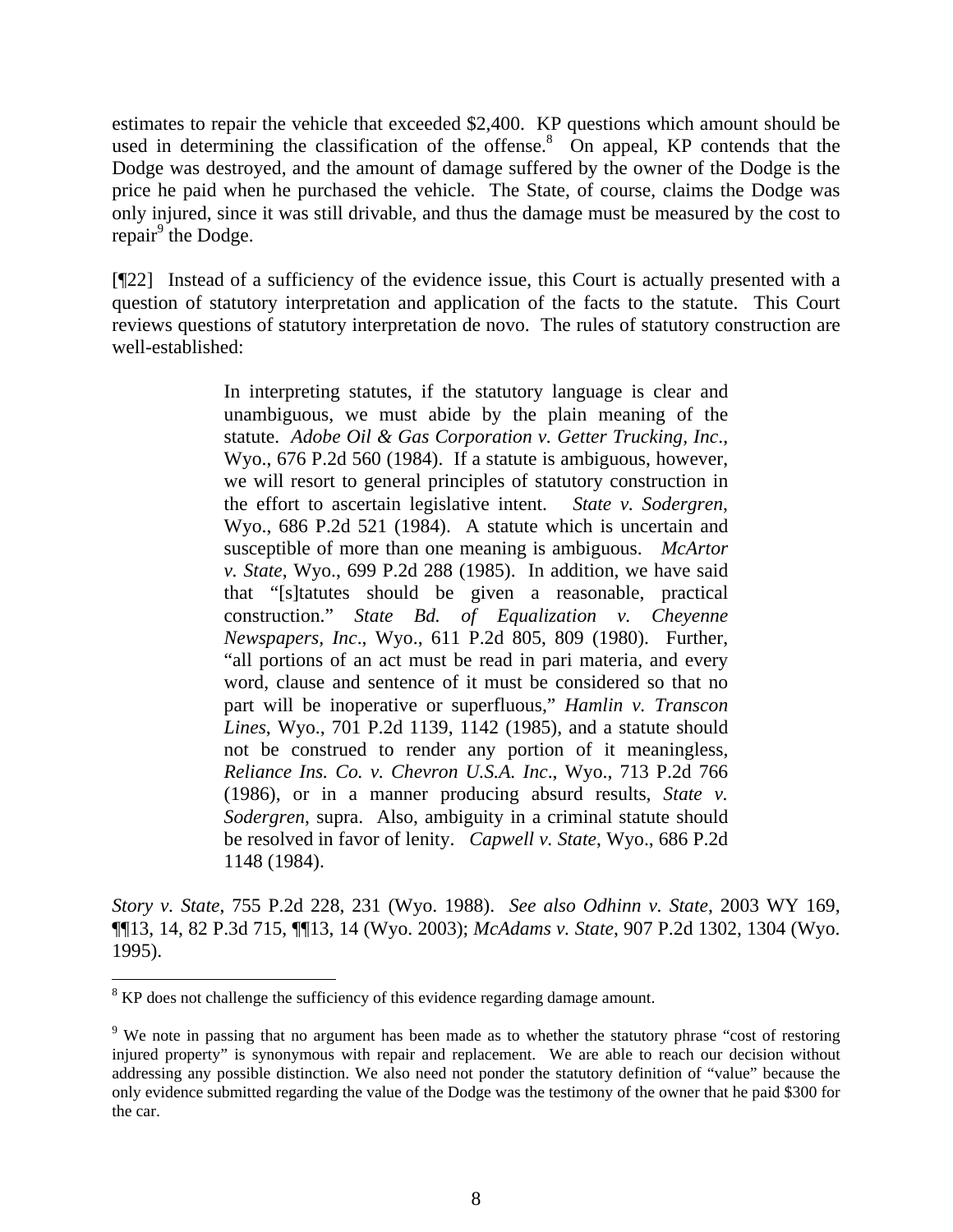[¶23] If this Court were to accept the State's argument, then simply because the Dodge could still be driven, it would be considered only injured and the damage amount would be over eight times the value of the car and the vandalism would constitute felony property destruction. The juveniles would have been in a much better position legally if they had completely destroyed the Dodge by damaging all of its component parts. The damage would then be the value of the Dodge – the \$300 the owner paid for the vehicle. Their actions also would constitute misdemeanor property destruction instead of felony property destruction. As stated above, this Court will not interpret a statute in a manner producing absurd results.

[¶24] The statute lists "injury" and "damage" in the disjunctive. The statute does not define either term nor suggest under what circumstances one or the other should be relied upon by the State when charging a defendant. Under the peculiar facts of the case sub judice, this absence of legislative direction creates an ambiguity. Under the rule of lenity criminal defendants must receive the benefit of any ambiguity. We determine, therefore, that the classification of offense under this statute shall be determined by the cost to restore the injured property unless that determination exceeds the determination of the value of the property, had it been destroyed, in which case the property shall be deemed destroyed for purposes of this statute. In other words, where the total value of the entire item of property involved is less than \$500 (now \$1,000), but the cost to restore the property would be \$500 (now \$1,000) or more, the maximum damage chargeable is to be determined by the overall value of the entire item of property before the damage occurred.[10](#page-9-0) *See generally People v. Dunoyair*, 660 P.2d 890, 894-95 (Colo. 1983) (en banc) ("Value is relevant to the damage element because an offender cannot cause an economic loss that surpasses the actual value of the property damaged. Thus, where the cost of repair or restoration exceeds the actual value of an object, the victim's economic loss will be limited to the actual value of the object.").

[¶25] In this case, since the cost of repair to the Dodge is significantly higher than the value of the Dodge, the Dodge is deemed destroyed. The State should have used the value of the Dodge when determining which classification to charge. Since the evidence supported a value of \$300 for the Dodge, KP's conduct, as a matter of law, did not violate the statutory classification of felony property destruction. The finding of the juvenile court in the order of adjudication that KP committed felony property destruction is hereby vacated.

# *Issues II and IV. Restitution and Procedure*

[¶26] Because the order of adjudication must be vacated and a new order consistent with this opinion entered, a new dispositional hearing must be held. Thus, the issues brought by KP concerning restitution and alleged procedural errors during the dispositional phase are technically moot. Since some issues will potentially recur, however, this Court will briefly address the most salient issues raised by KP.

<span id="page-9-0"></span> $10$  Wyo. Stat. Ann. § 6-3-201 was amended in 2004 to increase the dollar amount distinguishing misdemeanor property destruction from felony property destruction to \$1,000. 2004 Wyo. Sess. Laws ch. 126, § 1.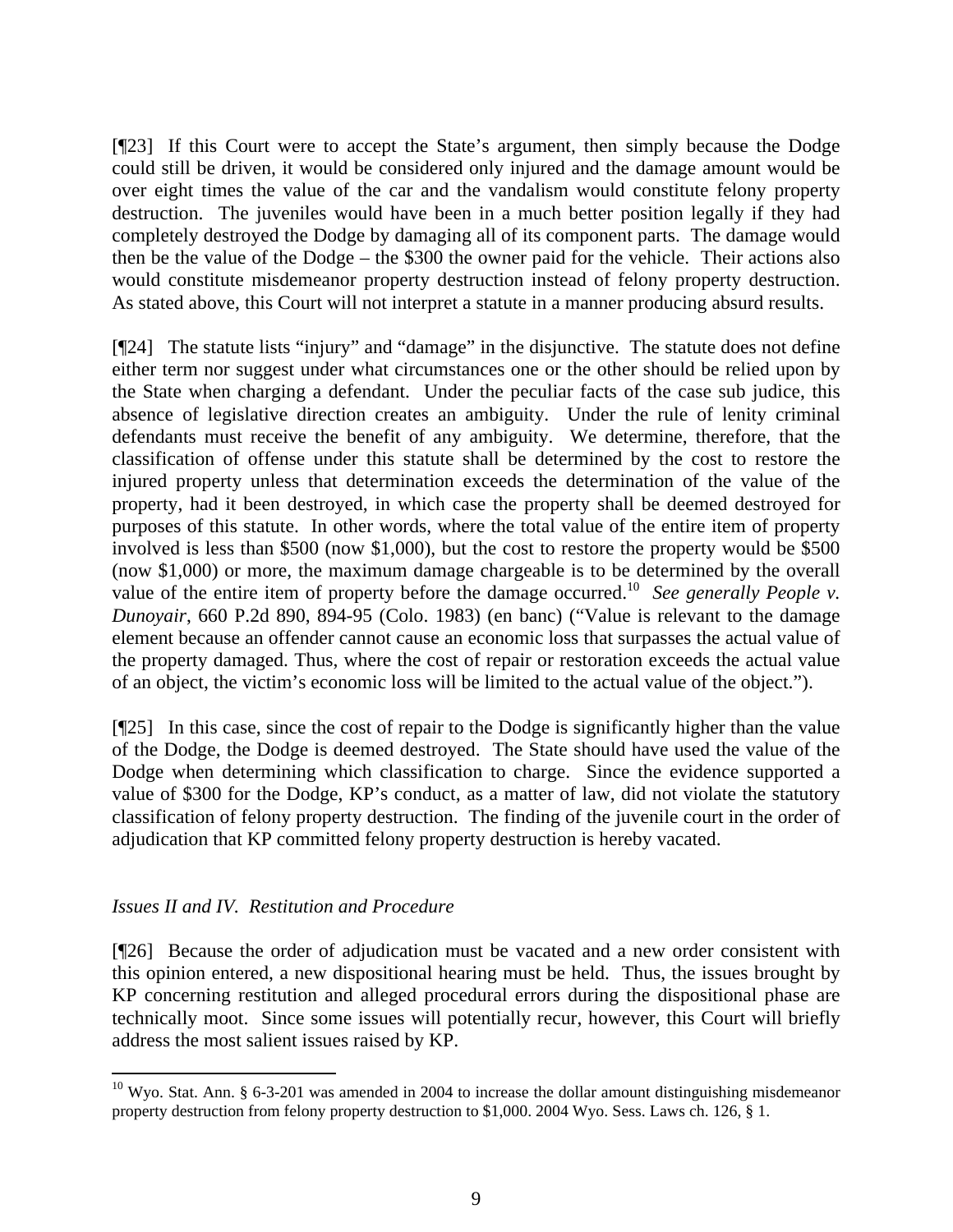[¶27] With regard to restitution, both parties present argument based upon Title 7, Chapter Nine of the Wyoming Statutes. This chapter, however, does not apply to a juvenile delinquency action. The juvenile court has authority to order restitution pursuant to Wyo. Stat. Ann. § 14-6-247(a)(v) (LexisNexis 2003), which states:

> (a) For a child at any sanction level, the juvenile court may: \* \* \* \*

(v) Require the child and his parents or guardian to make restitution for any damage or loss caused by the child's wrongful act, . . . .

With specific regard to restitution in a delinquency case, this Court has previously provided the following guidance:

> [P]roceedings under the Juvenile Justice Act are not criminal, but are special proceedings. [*In re*] *BW*, 12 P.3d [675] at 677 [(Wyo. 2000)]. The proceedings are equitable and not punitive to accomplish the purpose of providing "treatment, training and rehabilitation" for children, and to "provide for the care, the protection and the wholesome moral, mental and physical development of children coming within its provisions." Wyo. Stat. Ann. §  $14-6-201(c)(ii)(C)$  and  $(c)(iii)$  (LexisNexis 2001); see also [*In re*] *WJH*, [2001 WY 54, 24 P.3d 1147] ¶¶9, 10. Accordingly, statutes providing for the care and discipline of juvenile delinquents are generally entitled to a liberal effect and a practical construction in favor of the child's welfare. *WJH*, ¶¶7, 8. The plain language of the statute, however, still controls our search for the legislative intent when it used the term "restitution for any damage or loss caused by the child's wrongful act." *Id*.

> Plainly, the statute limits the amount of restitution to the damages or losses caused by the juvenile's wrongful act . . . . In *Alcaraz* [*v. State,* 2002 WY 57, 44 P.3d 68 (Wyo. 2002)], we determined that restitution should be ordered to compensate for legally recognized losses that directly resulted from the criminal act. *Alcaraz*, ¶14. To comply with this rule in that case, the district court was required to distinguish between those damages that would compensate the victim for monetary losses and the benefits that would continue to inure to the victim and, thus, could not be subject to restitution lest the victim gain a windfall. *Id.*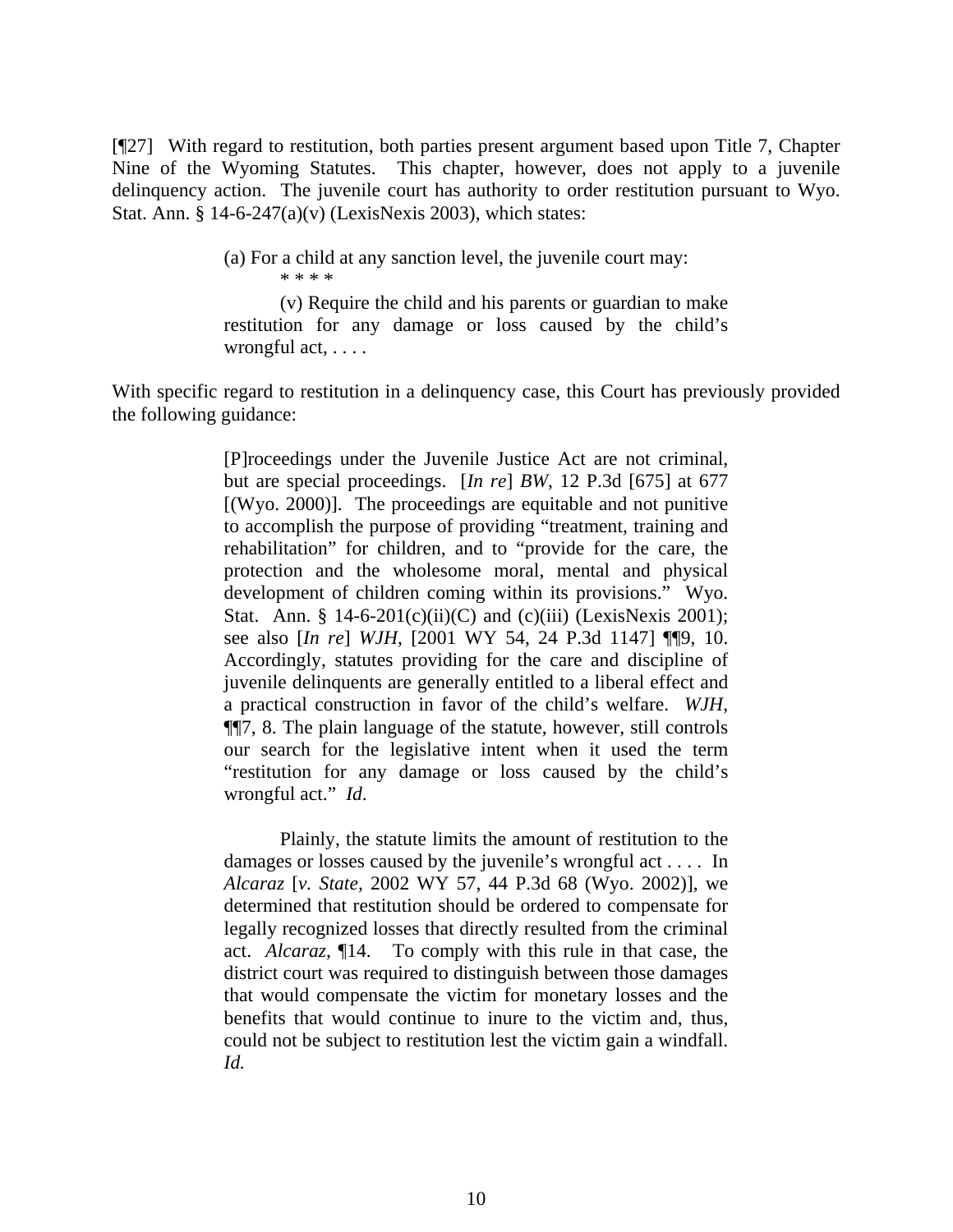*TPJ v. State*, 2003 WY 49, ¶¶25, 26, 66 P.3d 710, ¶¶25, 26 (Wyo. 2003) (emphasis omitted). Thus, at the very least, any order of restitution in a juvenile delinquency case must be the result of a direct causal connection between the juvenile's delinquent act and the damages or losses incurred. Restitution cannot present a windfall to the victim.

[¶28] Of the procedural issues raised by KP in his fourth issue, under the circumstances only a few merit discussion. Because a new disposition must be entered, all procedures of the dispositional phase must be followed. The record does not disclose that a predisposition report was ever ordered, nor is there a predisposition report in the record. A predisposition report is required pursuant to Wyo. Stat. Ann. § 14-6-227(a) (LexisNexis 2003). Contrary to the argument of the State that the contents of a predisposition report are close enough to those required in an MDT report and thus the statutory requirement for a predisposition report may be disposed of, the two reports are different and serve different purposes. The statute is very clear that both reports are required. Upon remand, the juvenile court must order a predisposition report pursuant to statute.

[¶29] Further, upon remand an MDT must meet and fulfill its statutory duties, accounting for all new circumstances. Pursuant to Wyo. Stat. Ann. § 14-6-229(a)(i) (LexisNexis Supp. 2004), the juvenile court shall review the predisposition report and the MDT report and must state on the record what materials it reviewed in reaching its disposition. If the juvenile court decides not to follow the recommendations of the predisposition report or the MDT, it "shall enter on the record specific findings of fact relied upon to support its decision to deviate from the recommended disposition[.]" Wyo. Stat. Ann. § 14-6-229(a)(ii) (LexisNexis Supp. 2004).

[¶30] With regard to the juvenile court's reaching disposition, while this Court has held that imposing a specific statutory sanction level is not mandatory, neither can the sanction levels be ignored with impunity. "The sole qualification to the juvenile court's broad sanction authority is, in the event of deviation from the guidelines (§§ 14-6-245 through 14-6-252), the court must state its reasons in writing and enter the statement into the record. Section 14- 6-246(d)." *In re WJH*, 2001 WY 54, ¶17, 24 P.3d 1147, ¶17 (Wyo. 2001). The juvenile court is thus required to select a sanction level<sup>11</sup> and then either follow it or explain, in writing, why it is deviating from the statutorily defined sanctions applicable to the selected sanction level. *WJH*,  $\P$ 19 ("[S]anctions imposed which are different from any provided at any sanction level . . . constitute a deviation and require written explanation. It also seems apparent that an adequate explanation of deviation from the guidelines would necessarily entail clarification of sanctions imposed that are different from any provided at any sanction level."). "The requirement for a written explanation to be made part of the record is eminently reasonable. It ensures the juvenile court has carefully considered the relevant

<span id="page-11-0"></span> $11$  The juvenile court did mention the potential sanction levels corresponding to the conduct alleged in the petition for adjudication of delinquency at KP's initial appearance. The actual sanction level, however, obviously cannot be selected until after adjudication, when the full nature of the delinquent activity has been judicially determined. Selecting a sanction level based upon adjudicated conduct is a critical component of disposition.